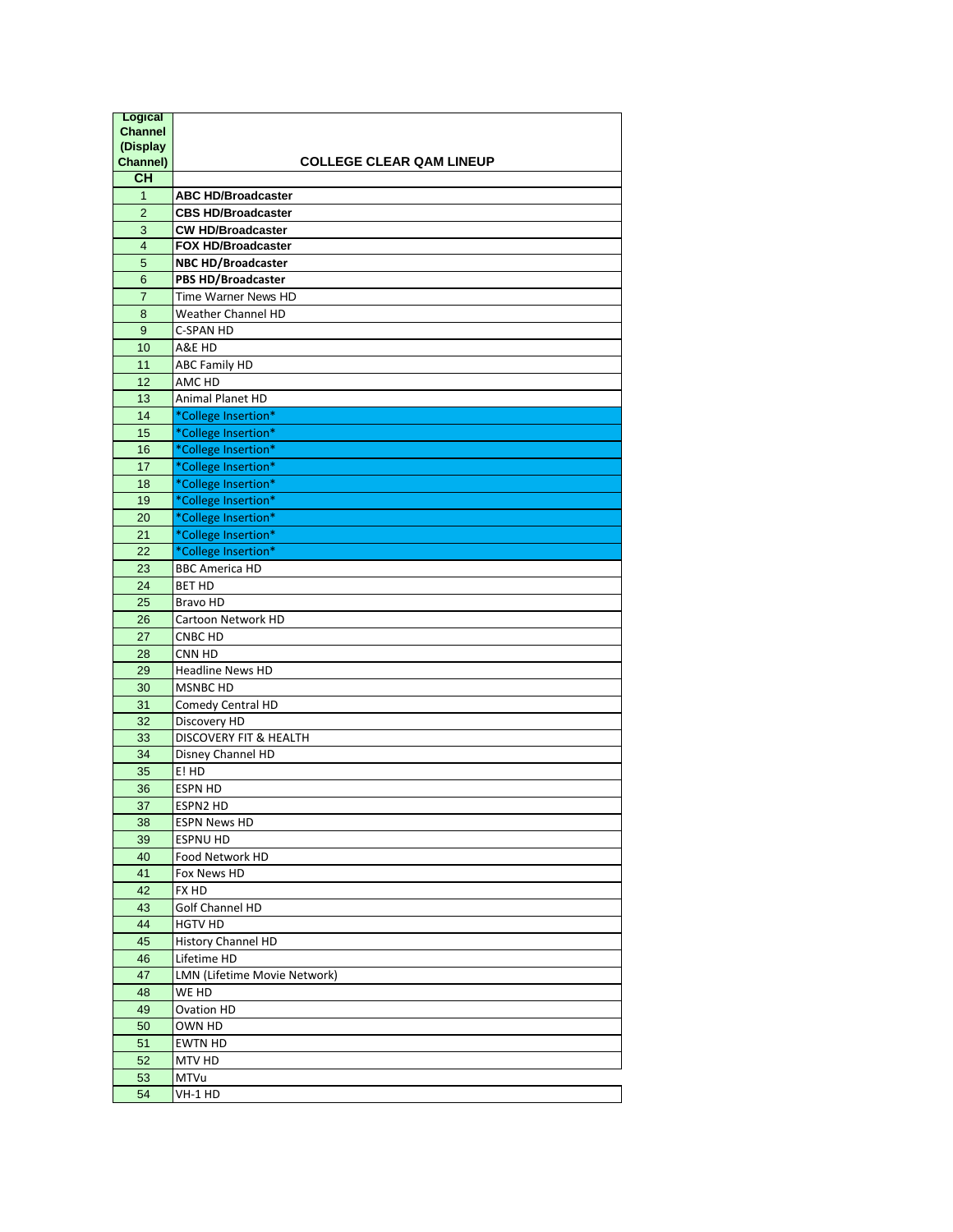| 55  | CMT HD                                                                |
|-----|-----------------------------------------------------------------------|
| 56  | Fuse HD                                                               |
| 57  | Logo TV                                                               |
|     | Premiums - where applicable per respective college QAM agreement      |
| 58  | HBO-ANALOG *RGB SEP* - delivered in analog only format                |
| 59  | SHOW-ANALOG *RGB SEP* - delivered in analog only format               |
| 60  | COLOR BARS-FUTURE PREMIUM *RGB SEP* - delivered in analog only format |
| 61  | COLOR BARS-FUTURE PREMIUM *RGB SEP* - delivered in analog only format |
|     |                                                                       |
| 62  | TCM HD                                                                |
|     |                                                                       |
| 63  | Spike TV HD                                                           |
| 64  | <b>NASA TV HD</b>                                                     |
| 65  | National Geographic HD                                                |
| 66  | Nickelodeon HD                                                        |
| 67  | SyFy HD                                                               |
| 68  | TBS HD                                                                |
| 69  | TLC HD                                                                |
| 70  | TNT HD                                                                |
| 71  | Travel HD                                                             |
| 72  | USA HD                                                                |
| 73  | TruTV HD                                                              |
| 74  | TV LAND HD                                                            |
| 75  | <b>CBS Sports HD</b>                                                  |
| 76  | <b>NBCSPT HD</b>                                                      |
| 77  | SPORTSNET NY HD                                                       |
| 78  | YES HD                                                                |
| 79  | WGN AMERICA HD                                                        |
| 80  | <b>TWC Sports HD</b>                                                  |
| 81  | MSG HD                                                                |
| 82  | MSG+ HD                                                               |
| 83  | Univision HD                                                          |
| 84  | Telemundo SD                                                          |
| 85  | Aljazeera America HD                                                  |
| 86  | <b>NFL Network</b>                                                    |
| 87  | Fox Sports 1                                                          |
|     | Fox Sports 2                                                          |
| 88  |                                                                       |
| 89  | Fox College Sports-Atlantic                                           |
| 90  | Fox College Sports- Central                                           |
| 91  | Fox College Sports- Pacific                                           |
|     | <b>Music Choice</b>                                                   |
| 100 | Hit List                                                              |
| 101 | Hip - Hop and R&B                                                     |
| 102 | MC Mix Tape                                                           |
| 103 | Dance/Electronica                                                     |
| 104 | Rap                                                                   |
| 105 | Hip - Hop Classics                                                    |
| 106 | Throwback Jamz                                                        |
| 107 | <b>R&amp;B Classics</b>                                               |
| 108 | R&B Soul                                                              |
| 109 | Gospel                                                                |
| 110 | Reggae                                                                |
| 111 | Classic Rock                                                          |
| 112 | Retro Rock                                                            |
| 113 | Rock                                                                  |
| 114 | Metal                                                                 |
| 115 | Alternative                                                           |
| 116 | Love Songs (new)                                                      |
| 117 | <b>Adult Alternative</b>                                              |
| 118 | Soft Rock                                                             |
|     |                                                                       |